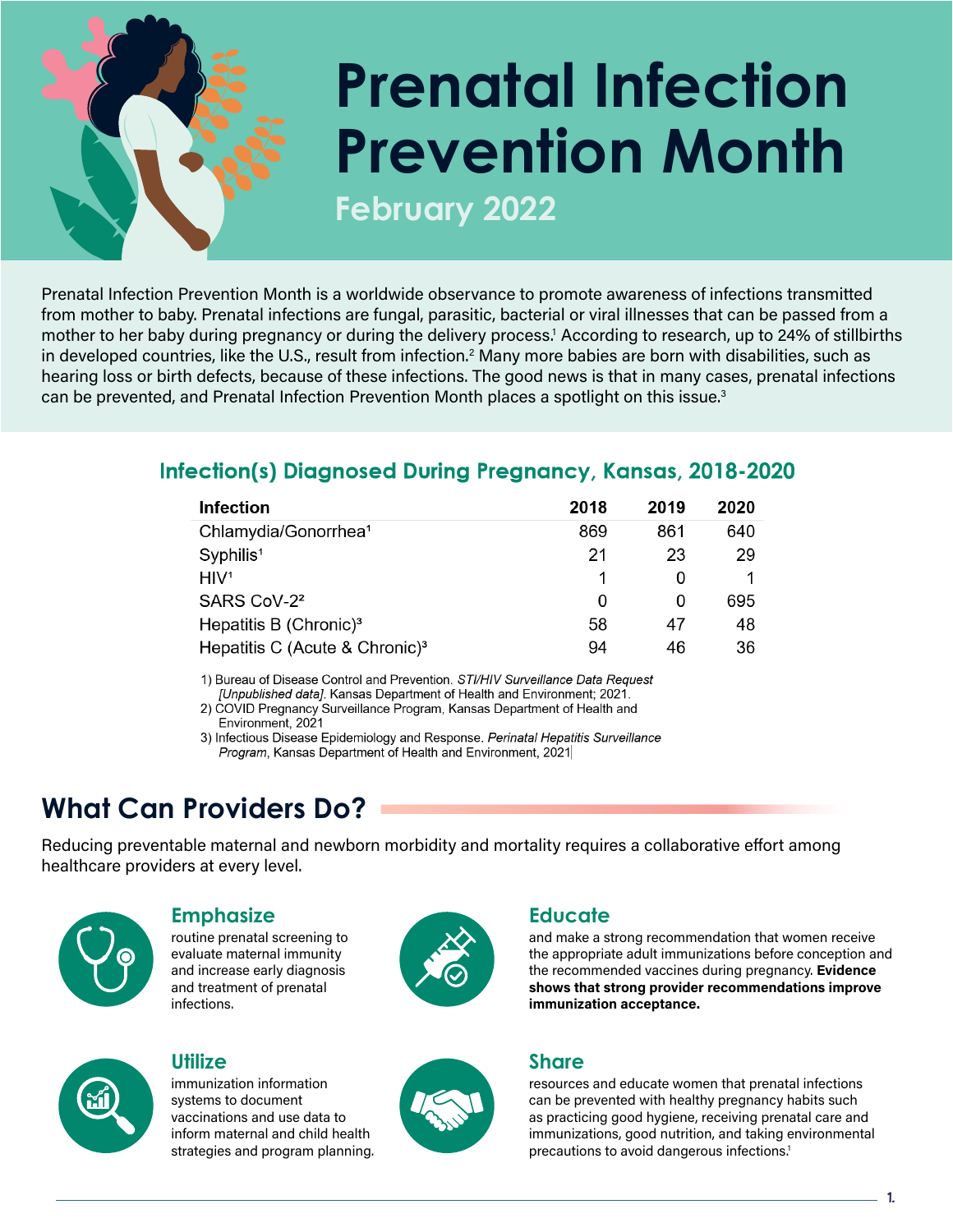

### **Prenatal Infection Prevention Month**

**February 2022**

### **[Prenatal Infection Patient Resources](https://www.cdc.gov/pregnancy/infections.html)**

#### **Virus**

- [COVID-19 Vaccines While Pregnant or](https://www.cdc.gov/coronavirus/2019-ncov/vaccines/recommendations/pregnancy.html)  [Breastfeeding \(cdc.gov\)](https://www.cdc.gov/coronavirus/2019-ncov/vaccines/recommendations/pregnancy.html)
- [Zika](https://www.marchofdimes.org/complications/zika-virus-and-pregnancy.aspx)
- [Influenza \(Flu\)](https://www.marchofdimes.org/complications/influenza-and-pregnancy.aspx)
- **[Chickenpox](https://www.marchofdimes.org/complications/chickenpox-during-pregnancy.aspx)**
- [Measles/Rubella](https://www.marchofdimes.org/complications/rubella-and-pregnancy.aspx)
- [Cytomegalovirus \(CMV\)](https://www.marchofdimes.org/complications/cytomegalovirus-and-pregnancy.aspx)
- **[Pertussis](https://www.marchofdimes.org/pregnancy/vaccinations-and-pregnancy.aspx)**

#### Patient talking points to reduce the risk of infections:

- Get [vaccinated](https://www.marchofdimes.org/pregnancy/vaccinations-and-pregnancy.aspx) against viruses that cause the flu, chickenpox, measles, rubella, pertussis and COVID-19. Talk to your provider about getting vaccinated.
- Wash hands often with soap and water for at least 20 seconds. If soap and water are not available, use hand sanitizer that contains at least 60 percent alcohol.
- Stay away from people who are sick (if possible), and wear a face mask if exposed to people with serious infections like COVID-19.4

#### **[STI](https://www.marchofdimes.org/complications/sexually-transmitted-infections.aspx)**

**[Syphilis](https://www.marchofdimes.org/complications/sexually-transmitted-infections.aspx)** 

• [Chlamydia](https://www.cdc.gov/std/pregnancy/stdfact-pregnancy-detailed.htm)

**[Group B Strep](https://www.marchofdimes.org/complications/group-b-strep-infection.aspx)** 

**[Gonorrhea](https://www.cdc.gov/std/pregnancy/stdfact-pregnancy-detailed.htm)** 

- [Hepatitis B/Hepatitis C](https://www.cdc.gov/std/pregnancy/stdfact-pregnancy-detailed.htm)
- [HIV](https://www.marchofdimes.org/complications/hiv-and-pregnancy.aspx)

#### Patient talking points to reduce the risk of STIs:

- Get tested. Find out if you have an STI and get treated right away.
- Don't have sex. This is the best way to prevent getting an STI.
- If you have sex, have sex with only one person who doesn't have other sex partners. Use a condom if you're not sure if your partner has an STI. Ask your partner to get tested and treated for STIs.
- Attend all prenatal appointments<sup>4</sup>

#### **Other**

• [Bacterial Vaginosis](https://www.marchofdimes.org/complications/bacterial-vaginosis.aspx) • [Food Poisoning \(listeria or listeriosis\)](https://www.marchofdimes.org/complications/food-poisoning-during-pregnancy.aspx)

- **[Toxoplasmosis](https://www.marchofdimes.org/complications/toxoplasmosis.aspx)**
- [Periodontal Disease \(infected gums\)](https://www.marchofdimes.org/pregnancy/dental-health-during-pregnancy.aspx)

#### Patient talking points to reduce the risk of infections from food:

- Cook meat, poultry (chicken, turkey), fish, shellfish and eggs until they're done. Don't eat them if they're undercooked or raw. Heat deli meat and hot dogs before eating.
- Wash all your food before you cook or eat it. Wash all cooking utensils, dishes and your hands after touching raw meat, chicken or fish.4

#### Patient talking points to reduce the risk of other infections:

- Brush and floss your teeth every day. Get regular dental care during pregnancy. Make sure your dentist knows you're pregnant before getting an X-ray.
- Don't change a cat's litter box. Ask someone else to do it.
- Don't touch soil that may have cat poop in it. Wear gloves when you work in the garden.4
- National Association of County and City Health Officials, retrieved from [International Prenatal Infection Prevention Month: The Importance of Maternal Immunization NACCHO;](https://www.naccho.org/blog/articles/international-prenatal-infection-prevention-month-the-importance-of-maternal-immunization) 2018
- 2. Progeny Health, retrieved from [February is Prenatal Infection Prevention Month](https://blog.progenyhealth.com/prenatal-infection-prevention-month) (progenyhealth.com); 2021
- 3. Sepsis Alliance, retrieved from https://www.sepsis.org/news/its-international-prenatal-infection-prevention-month/, 2021<br>4. March of Dimes, "Infections": Session 5: Handout 4. Becoming a Mom® Prenatal Education Curricul 4. March of Dimes, "Infections"; Session 5: Handout 4, Becoming a Mom*®* Prenatal Education Curriculum; 2021